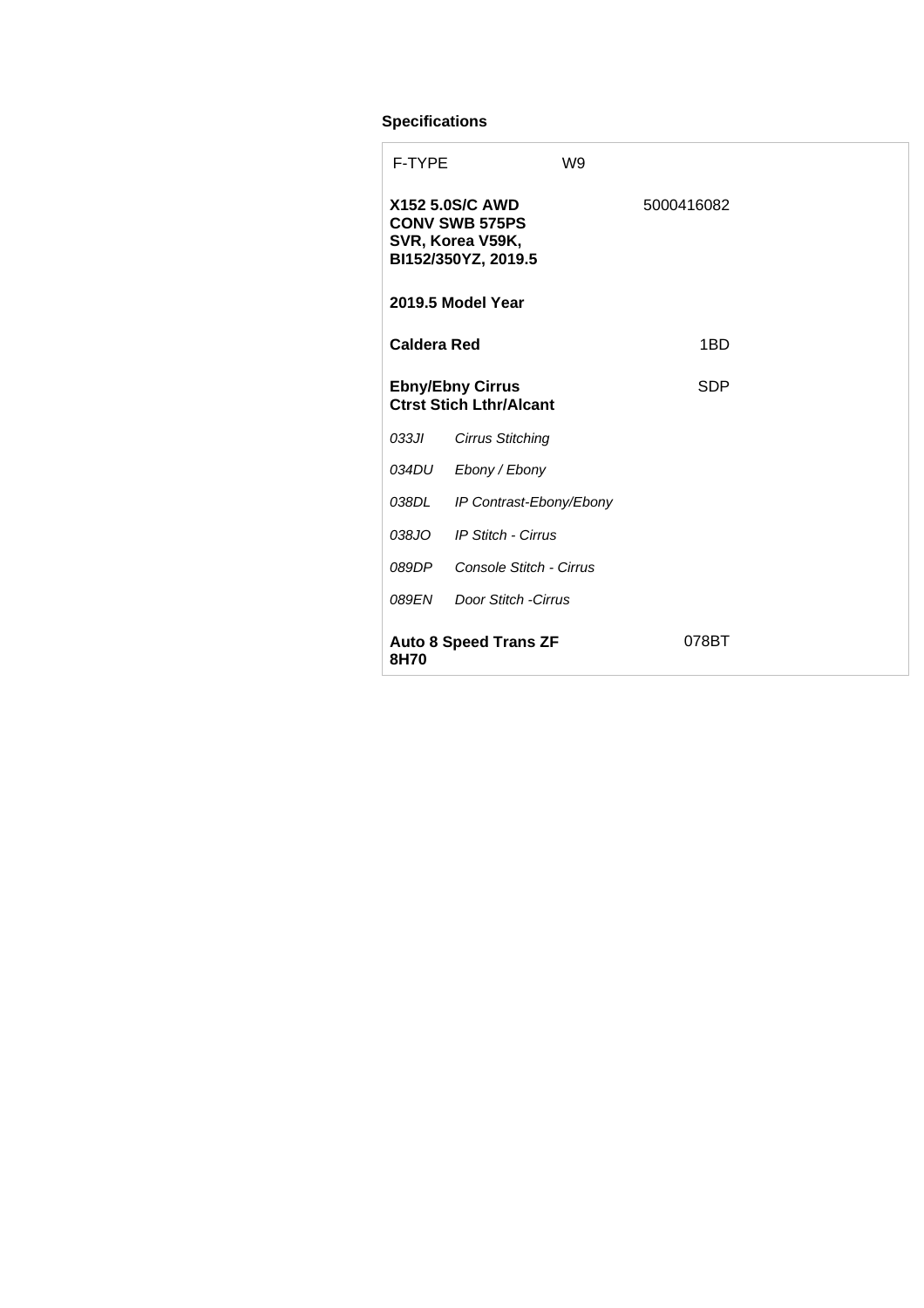## **Options**

| 001KR<br>002KR | 020 Korea Local 001<br>020 Korea Local Genie License Fee                   | <i>030HM</i> | 265/35Frt 305/30Rr 20             |
|----------------|----------------------------------------------------------------------------|--------------|-----------------------------------|
| 003KR          | 020 Korea Local 003<br><b>InControl Protect</b>                            | 032FO        | Steering Wheel Sports Leather SVR |
| 011BE<br>025QA | Telematics TCU Module - ROW                                                | 048BV        | Side Door Treadplate-SVR          |
| 025QF          | SOS/Assistance Call                                                        | 063CG        | IP Insert - Brushed Black SVR     |
|                |                                                                            | 070CC        | Rear Spoiler - SVR Carbon Fibre   |
| 011CF<br>011DA | <b>InControl Connect Pro Pack</b><br>InControl Remote Premium for Warranty | 082YF        | 19MY P2 PP                        |
|                |                                                                            | 086FA        | <b>Rear View Camera</b>           |
| 025PA          | <b>InControl Apps</b>                                                      | 088HE        | Headlining - Suedecloth           |
| 025RK          | <b>Pro Services</b>                                                        | 088OA        | IP - Leather/Suede                |
| 030PC<br>031JT | Htd/P-Fold/Mem/A-Dim Mirror<br>20" 9 FRT 10.5 RR Satin Grey Style<br>5061  | 115AT        | Sunvisor, Dry Mir Suede/cloth     |

## **Derivative Pack**

| 350YZ | <b>575PS SVR</b>                          |       |                                          |
|-------|-------------------------------------------|-------|------------------------------------------|
| 021HF | Trim level VR1                            | 033MW | Drivers Seat - Performance SVR           |
| 033YQ | Lozenge Quilted Leather                   | 037BK | <b>Titanium Quad Tailpipe</b>            |
| 041GC | Version - SVR                             | 051AJ | Foot Pedal - Metal Finish                |
| 057QX | Badge - SVR                               | 078CP | Paddleshift-Aluminium                    |
| 079DG | Floor Mats - Nubuck Edge                  | 080NX | Door Trim Panel - Lozenge Quilted Leathr |
| 086EG | <b>Park Distance Control Sensor Front</b> | 088KH | Int Trim Accent - Black                  |
| 152CF | Engine Power Source - 575/700             |       |                                          |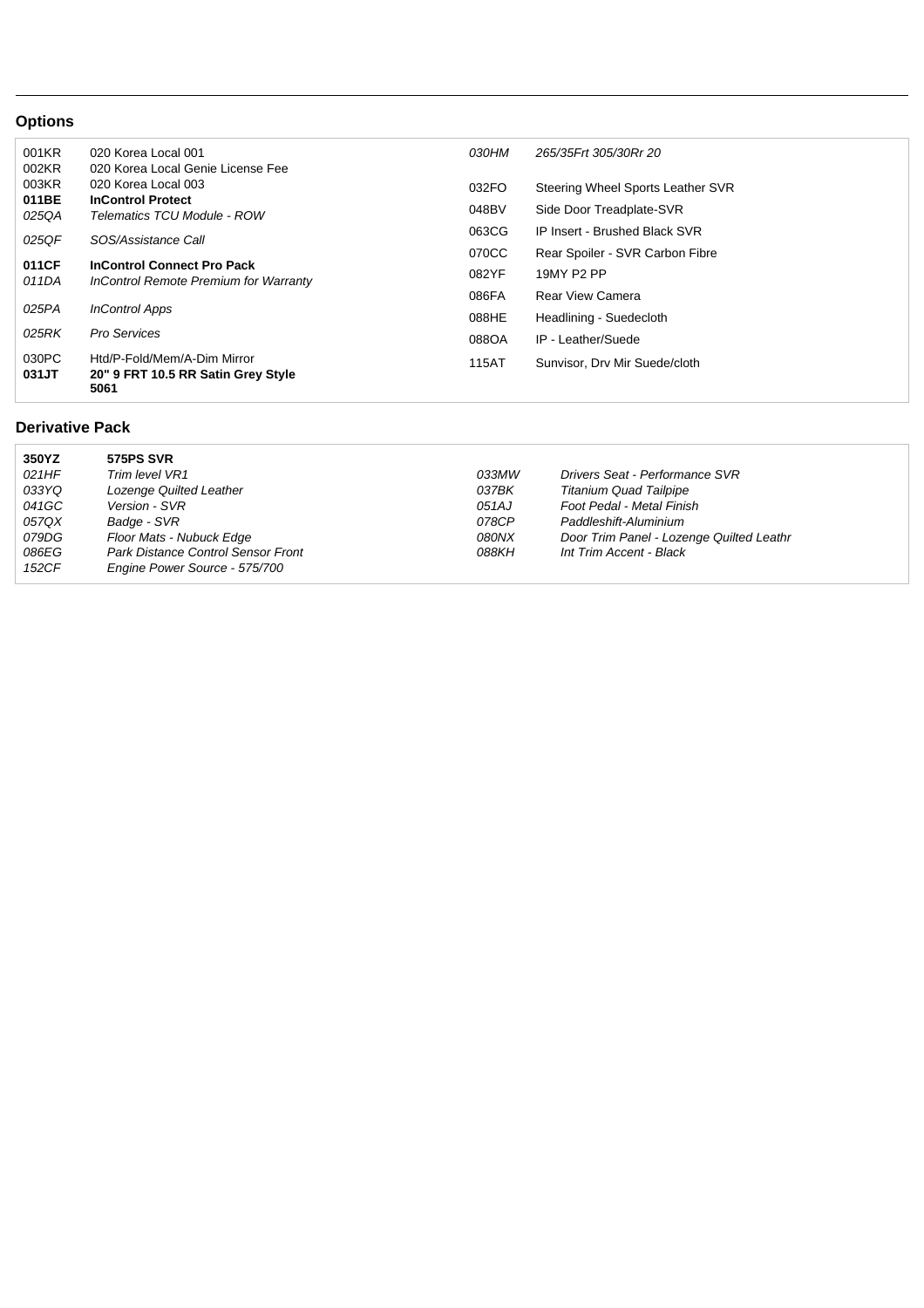## **Standard Specification**

002CP Korean Literature Pack 011AH LESS InControl Secure Subscription<br>017CK LESS Memory Pack LESS Memory Pack 017XX LESS Material Packs<br>020JB Disc Brake Size Frt 19 Disc Brake Size Frt 19/RR 19 021XX LESS Trim Level Packs 022CC A/C Refrigerant - R134A 022FB LESS Air Quality Sensing. 025FW LESS Garage Door Opener 025KO Analogue Radio Reception 025MA Bluetooth Connectivity 025OA Navigation Centre 026BK LESS Int Head Impact Protection (Upper)<br>027BU Roll Bar - Gloss Black Roll Bar - Gloss Black 027DC Rear Axle Active Locking Diff w/TVBB 029BA Tyres Pirelli 029VT Spare Whl-Reduced Sectn Alloy 030BS Ext Mirror Finish - Body Colour 030NW Sensor Occupant (ROW) with PACOS) 031CG Auto Dimming Rear View Mirror 032DV Heated Steering Wheel 032HH Seatbelt - Ebony 033MN 12-way Pwr Drv Seat Adj 037CF Switchable Active Exhaust 038IF High Series Anolog Cluster 040AK Heated Front Windscreen<br>041CM Black Cloth Acoustic Hood Black Cloth Acoustic Hood 041EB Wind Deflector 046AH Tank Pet With Leak Detection 047AA Tinted Glass 047AP Infrared Reflective Windscreen 049AE Pwr Adj Stg Clmn w. memory 050BC Deployable Bonnet 053BI Fuel Filler Flap - Central Locking 053FA LESS Emission Label 056AA LESS First Aid Kit 056BB Front Number Plate Fixing ROW 062AD Tyre Pressure Monitoring System 064EM Grille - Gloss Black<br>064GK LED Headlamps + 1 LED Headlamps + Signature DRL 065AB Cruise Control 066AC Passive Entry/Push Button Start<br>074XX LESS Interior Optional Pack LESS Interior Optional Pack 076DA Perimetric Protection 076EI Double Locking 076EZ LESS Electronic Road Pricing 078BT Auto 8 Speed Trans ZF 8H70 080HQ Side Vents - Gloss Black Ingot<br>080JN Rear Bumper Gloss Black/Glos Rear Bumper Gloss Black/Gloss Black 081EB Bonnet Louvre - Body Colour 086DA LESS Traffic Sign Recognition<br>086EH Rear Parking Aid Rear Parking Aid 086KA LESS Reverse Traffic Detection<br>086ZZ LESS Blindspot information syst LESS Blindspot information system 087XX Nav - Reg 12 S/Korea 088KB Interior Switch Finish Bright 095DB Export Shipping ROW<br>09577 LESS Wheel Packs LESS Wheel Packs 096CA LESS Brake Reservoir Label 096TK LESS E Approval Label<br>096UF Tvre Recommended Pla Tyre Recommended Plate - non English 097CQ Cert Label-No Tow/Non Type Appr 100JG Jaguar 101AG SWB

| 005ZZ | LESS Special Order Combination- (DO NOT REMOVE if |
|-------|---------------------------------------------------|
|       | <b>Standard Paint Selected)</b>                   |
| 017CB | No Climate Pack                                   |
| 017TC | <b>LESS Drive Pack</b>                            |
| 020BE | <b>Red Brake Calipers</b>                         |
| 021FA | H8 AGM Battery                                    |
| 022AX | <b>ATC Air Conditioning</b>                       |
| 022DB | Label - A/C Charge                                |
| 025CW | LESS Garage Door Opener(Homelink)                 |
| 025HG | 11 Speakers/16 Channel AMP                        |
| 025LM | Meridian Sound System                             |
| 025NE | NGI Head Unit - Mid                               |
| 026AR | <b>LESS Knee Protection</b>                       |
| 026QV | Rear Seat Belt(Buckle Switch Mechanical)          |
| 027CW | <b>Adaptive Dynamics</b>                          |
| 028FF | Towing Eye Cover - Base                           |
| 029VT | Spare Whl-Reduced Sectn Alloy                     |
| 030NV | LESS Auto High Beam Assist                        |
| 031BG | External mirrors convex                           |
| 032BU | Ebony Headlining                                  |
| 032EZ | <b>LESS Exterior Pack</b>                         |
| 033GP | Cooled/heated front seats                         |
| 035AA | <b>LESS Fire Extinguisher</b>                     |
| 038AP | <b>KPH Speedometer</b>                            |
| 038IG | Inst Cluster Surround - Chrome                    |
| 040AU | Starter System - Stop/Start                       |
| 041CY | <b>LESS Roof Conversion</b>                       |
| 046AH | <b>Tank Pet With Leak Detection</b>               |
| 047AP | Infrared Reflective Windscreen                    |
| 049AS | Steering Column Lock                              |
| 053BC | Filler Neck Pet ORVR Twin Seal                    |
| 053CI | ULEV125 Emission - NAS                            |
| 055AF | Non Locking Wheel Nuts                            |
| 056AE | <b>Number Plate Fixing</b>                        |
| 056BY | <b>LESS Warning Triangle</b>                      |
| 064BU | Daytime Running Lamps                             |
| 064FM | Configurable Ambient Lighting                     |
| 064HL | Headlamp Operation LHD -right justify             |
| 065EB | LESS Autonomous Emergency Braking                 |
| 070AP | <b>LESS Tailgate/Bootlid</b>                      |
| 076CW | Dual Note Electric Horn                           |
| 076DF | 434 MHz/non UWB Door Lock Frequency               |
| 076ER | Security sounder - No BBUS                        |
| 077BC | <b>Vehicle Protection Cat 3</b>                   |
| 080FT | Bumpers - Gloss Black/Gloss Black                 |
| 080HX | Side Sills-BodyColoured                           |
| 081DZ | <b>LESS Exterior Trim Surrounds</b>               |
| 086BG | LDW + Lane Keep Assist                            |
| 086DH | <b>Driver Drowsiness Monitoring</b>               |
| 086IB | <b>Forward Facing Camera</b>                      |
| 086YY | <b>LESS Parking Assist</b>                        |
| 087AU | Navigation                                        |
| 088IM | JDC Configureable Dyn Mode                        |
| 088ML | <b>Premium Leather Console</b>                    |
| 095JB | NGPTSQ (Low)                                      |
| 096AL | UK/Euro/ROW Air Bag Labels                        |
| 096FA | Fuel Label - ROW                                  |
| 096TR | LESS Language Label                               |
| 096VA | <b>LESS Warning Label</b>                         |
| 099AE | 2 Door Convertible                                |
| 101AG | SWB                                               |
|       |                                                   |